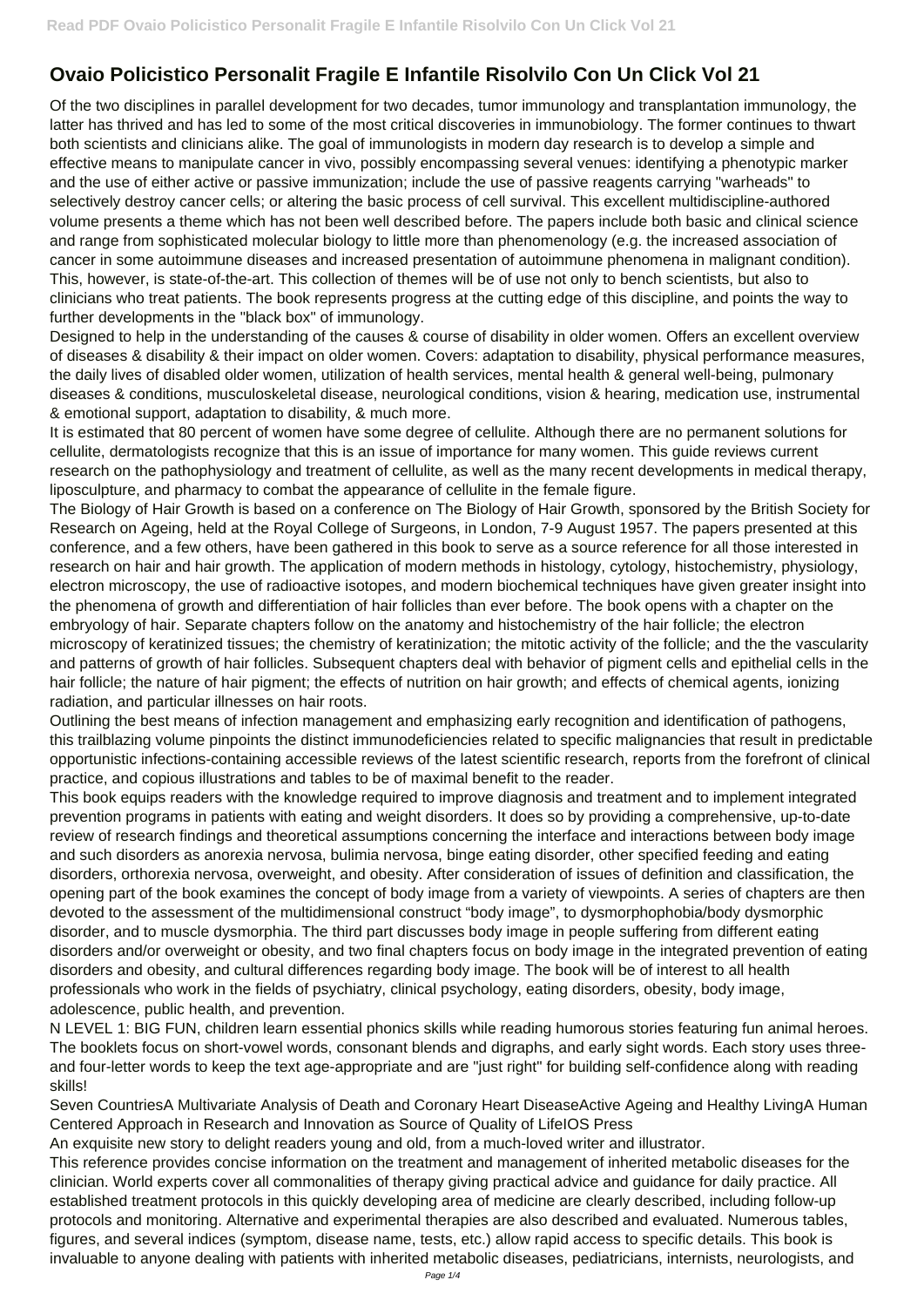clinical geneticists.

As organic as the materials with which they are built, these creations allow the living landscape to naturally overtake each structure until it finally decomposes."--BOOK JACKET.

Teaching and Digital Technologies: Big Issues and Critical Questions helps both pre-service and in-service teachers to critically question and evaluate the reasons for using digital technology in the classroom. Unlike other resources that show how to use specific technologies – and quickly become outdated, this text empowers the reader to understand why they should (or should not) use digital technologies, when it is appropriate (or not), and the implications arising from these decisions. The text directly engages with policy, the Australian Curriculum, pedagogy, learning and wider issues of equity, access, generational stereotypes and professional learning. The contributors to the book are notable figures from across a broad range of Australian universities, giving the text a unique relevance to Australian education while retaining its universal appeal. Teaching and Digital Technologies is an essential contemporary resource for early childhood, primary and secondary pre-service and in-service teachers in both local and international education environments. Increased life expectancy and the ageing of the population have been the subject of attention in Western countries, and particularly in Europe, for some years now. The challenge of 'squaring the circle' between ends and means - as well as between personal aspirations and systemic constraints - in health and social care continues to be a major concern for policymakers and all those involved in the delivery of services.This book, Active Ageing and Healthy Living: A Human Centered Approach in Research and Innovation as Source of Quality of Life, presents the results of a number of research projects from the Universit Cattolica del Sacro Cuore - the largest private university in Italy and in Europe - with a strong commitment to the areas of medicine and health sciences, economics, business, international relations, political science, psychology and communications. Visions and research directions for the future are also presented and discussed.The introduction to the book addresses the challenges posed by an increasingly ageing population and the way in which multidisciplinary research can contribute to positive outcomes. The remainder of the book is divided into two sections. The first proposes promising research directions for future focus, and includes papers on demographic change; frailty in the elderly; the role of diet in healthy ageing; active ageing; and positive technology. The second section deals with recent developments in research into active ageing and healthy living (AA&HL). It addresses numerous topics, including: mechanisms to shift the balance from unhealthy to healthy ageing; nutrition; the role of ICTs for older people; work, retirement and health; and empowering skills for AA&HL.

This book introduces novel thinking and techniques to the control of robotic manipulation. In particular, the concept of teleimpedance control as an alternative method to bilateral force-reflecting teleoperation control for robotic manipulation is introduced. In teleimpedance control, a compound reference command is sent to the slave robot including both the desired motion trajectory and impedance profile, which are then realized by the remote controller. This concept forms a basis for the development of the controllers for a robotic arm, a dual-arm setup, a synergy-driven robotic hand, and a compliant exoskeleton for improved interaction performance.

Over 3,800 exquisite images demonstrate every principle and capture the characteristic presentations of the most frequently encountered disorders. The result is a remarkably thorough, yet focused and pragmatic, source of clinical guidance. The New Edition updates and distills all of the most important content from Dr. Donald Resnick's 5-volume Diagnosis of Bone and Joint Disorders, 4th Edition into a single, concise source. Together with new co-editor Mark J. Kransdorf, MD, Dr. Resnick and 38 other distinguished experts zero in on the specific, state-of-the-art musculoskeletal imaging and interpretation knowledge practitioners need today. Provides 2,900 outstanding images that depict all important concepts, techniques, and findings. Represents a highly efficient review source for oral and written radiology examinations, as well as an indispensable reference tool for clinical practice. Covers hot topics such as spinal interventional procedures · cartilage imaging · disorders of muscle · diagnostic ultrasonography · internal derangement of joints · target-area approach to articular disorders · rheumatoid arthritis and related diseases · crystal-induced diseases · sports injuries · MR arthrography · and much more. Offers an increased emphasis on MR imaging, an increasingly important and versatile diagnostic modality. Presents many new illustrations not found in the Diagnosis of Bone and Joint Disorders, 4th Edition 5-volume set.

This best selling text has been completely revised and refreshed inthe fourth edition. The authors aim to enthuse family doctors (forwhom they are primarily writing) to enjoy the challenge ofdiagnosing and treating skin conditions. Clinical

Dermatology contains over 500 high qualitypictures and diagrams matched with many colourful phrases toillustrate and entertain as it teaches. It has established areputation as a 'way of learning' and as a cogentoverview of the subject for the aspiring specialist. Readers areguided through the maze that too often lies between the presentingskin complaint and its final diagnosis and treatment. The authorshave created an easily read text with enough detail to clarify thesubject but not enough to obscure it. This fourth edition contains new chapters on racially pigmentedskin, dermatology of different age groups and cosmetic dermatology.Relevant internet sites are now clearly highlighted at the end ofeach chapter and the comprehensive formulary has been updated.

Civilized nations popularly assume that "primitive" societies are poor, ill, and malnourished and that progress through civilization automatically implies improved health. In this provocative new book, Mark Nathan Cohen challenges this belief. Using evidence from epidemiology, anthropology, and archaeology, Cohen provides fascinating evidence about the actual effects of civilization on health, suggesting that some aspects of civilization create as many health problems as they prevent or cure. " This book] is certain to become a classic-a prominent and respected source on this subject for years into the future. . . . If you want to read something that will make you think, reflect and reconsider, Cohen's Health and the Rise of Civilization is for you."-S. Boyd Eaton, Los Angeles Times Book Review "A major accomplishment. Cohen is a broad and original thinker who states his views in direct and accessible prose. . . . This is a book that should Page 2/4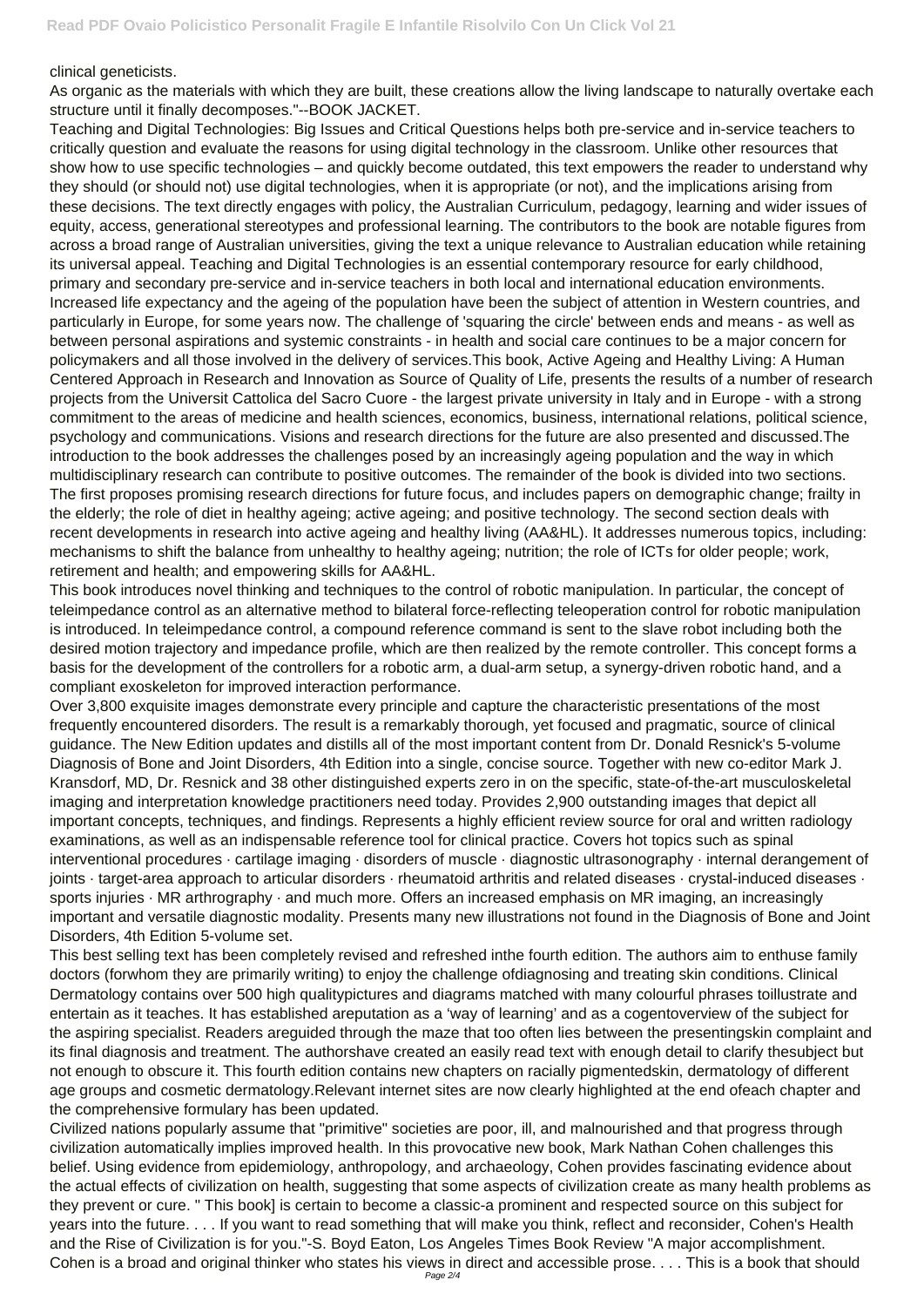be read by everyone interested in disease, civilization, and the human condition."-David Courtwright, Journal of the History of Medicine "Deserves to be read by anthropologists concerned with health, medical personnel responsible for communities, and any medical anthropologists whose minds are not too case-hardened. Indeed, it could provide great profit and entertainment to the general reader."-George T. Nurse, Current Anthropology "Cohen has done his homework extraordinarily well, and the coverage of the biomedical, nutritional, demographic, and ethnographic literature about foragers and low energy agriculturists is excellent. The subject of culture and health is near the core of a lot of areas of archaeology and ethnology as well as demography, development economics, and so on. The book deserves a wide readership and a central place in our professional libraries. As a scholarly summary it is without parallel."-Henry Harpending, American Ethnologist

Is British English becoming more like American English? Paul Baker tracks the changes, trends and distinctions of both languages to answer this question.

Bullied is a series of short stories exploring the world of these teens from several different viewpoints: the victim, the bully, the gay bystander, the straight friend, the concerned parent.

The Structured Clinical Interview for DSM-5 Personality Disorders (SCID-5-PD) is a semistructured diagnostic interview for clinicians and researchers to assess the 10 DSM-5 Personality Disorders across Clusters A, B, and C as well as Other Specified Personality Disorder. Designed to build rapport, the SCID-5-PD can be used to make personality disorder diagnoses, either categorically (present or absent) or dimensionally. The SCID-5-PD includes the indispensable User's Guide for the SCID-5-PD, as well as a handy self-report screening questionnaire for patients or subjects, the Structured Clinical Interview for DSM-5® Screening Personality Questionnaire (SCID-5-SPQ). The SCID-5-PD is the updated version of the former Structured Clinical Interview for DSM-IV Axis II Personality Disorders (SCID-II). The SCID-5-PD name reflects the elimination of the multiaxial system in DSM-5. Although the DSM-IV Personality Disorder criteria are unchanged in DSM-5, the SCID-5-PD interview questions have been thoroughly reviewed and revised to optimally capture the construct embodied in the diagnostic criteria. In addition, a dimensional scoring component has been added to the SCID-5-PD. The basic structure of the SCID-5-PD is similar to the other SCID-5 interviews (such as the Research Version, SCID-5-RV; and the Clinician Version, SCID-5-CV) that cover non--personality DSM-5 disorders. Features include the following: \* Questions assessing the DSM-5 criteria for each of the 10 personality disorders: Avoidant Personality Disorder, Dependent Personality Disorder, Obsessive-Compulsive Personality Disorder, Paranoid Personality Disorder, Schizotypal Personality Disorder, Schizoid Personality Disorder, Histrionic Personality Disorder, Narcissistic Personality Disorder, and Antisocial Personality Disorder.\* A User's Guide for the SCID-5-PD containing essential guidance for use of the SCID-5-PD, including an appendix of a completed SCID-5-PD and SCID-5-SPQ for a sample patient.\* An optional SCID-5-SPQ that serves as a brief, 20-minute self-report screening tool to reduce the time of the SCID-5-PD clinical interview. The SCID-5-SPQ requires an eighth grade or higher reading level (as determined by the Flesch-Kincaid formula). Its 106 questions correspond directly to each first question in the full SCID-5-PD. The SCID-5-PD can be used in various types of research studies, just as the SCID-II. It has been used to investigate patterns of Personality Disorders co-occurring with other mental disorders or medical conditions; select a group of study subjects with a particular Personality Disorder; investigate the underlying structure of personality pathology; and compare with other assessment methods for Personality Disorders. The SCID-5-PD will serve as a valuable resource to help clinicians and researchers more accurately diagnose Personality Disorders.

Strokes or cerebrovascular accidents area result of poor blood flow. Most types of strokes are caused by thrombosis, embolism, systemic hypoperfusion or cerebral venous sinus thrombosis. The ever growing need of advanced technology is the reason that has fueled the research in this field in recent times. This book elucidates in detail the various diagnostic tools of stroke like NIHSS, CT scans, MRI scans, Doppler ultrasound etc. It is a compilation of chapter that discuss most vital concepts and emerging trends in the field of stroke, especially related to its diagnosis and treatment. This book is meant for students and medical practitioners who are looking for an elaborate reference text on this topic.

This book is a printed edition of the Special Issue "Boron Nitride Nanostructures" that was published in Nanomaterials Why do some TV genres have the label feminine or masculine? Why do we worry about boys playing video games too much while girls play just as often? Is the TV show Sex and the City empowering or not? Why are recent television shows like Desperate Housewives post-feminist television? Gender and Media explores these and other complex

questions by offering a critical overview of the contemporary debates and discussions surrounding gender and mediated communication, and by providing student's with an overview of the current academic research on these topics. The book is divided into three parts: representing, producing, and consuming with each section made up of three chapters. The first chapter of each section attempts to answer the most basic questions: 'Who is represented?', 'Who produces what?' and 'Who consumes what?'. The second chapter of each section draws attention to the complexity of the relationship between gender and media, concentrating on the "why." The third and final chapter of each section addresses the latest debates in the fields of media and gender, adding a vital layer of understanding of the topic at hand. This process is aided by text boxes, which provide some additional information on the most important concepts and topics and exercises, which help bridge the gap between theory and everyday life media practices. This will be an ideal textbook for students studying gender and media, and for general courses on gender studies, sociology, cultural studies and women's studies. "The Structured Clinical Interview for DSM-5 Disorders--Clinician Version (SCID-5-CV) guides the clinician step-by-step through the DSM-5 diagnostic process. Interview questions are provided conveniently alongside each corresponding DSM-5 criterion, to aid in rating each criterion as either present or absent"--Back book cover. This book describes in detail the multidisciplinary management of obesity, providing readers with a thorough understanding of the rationale for a multidisciplinary approach and with the tools required to implement it effectively. The Page 3/4